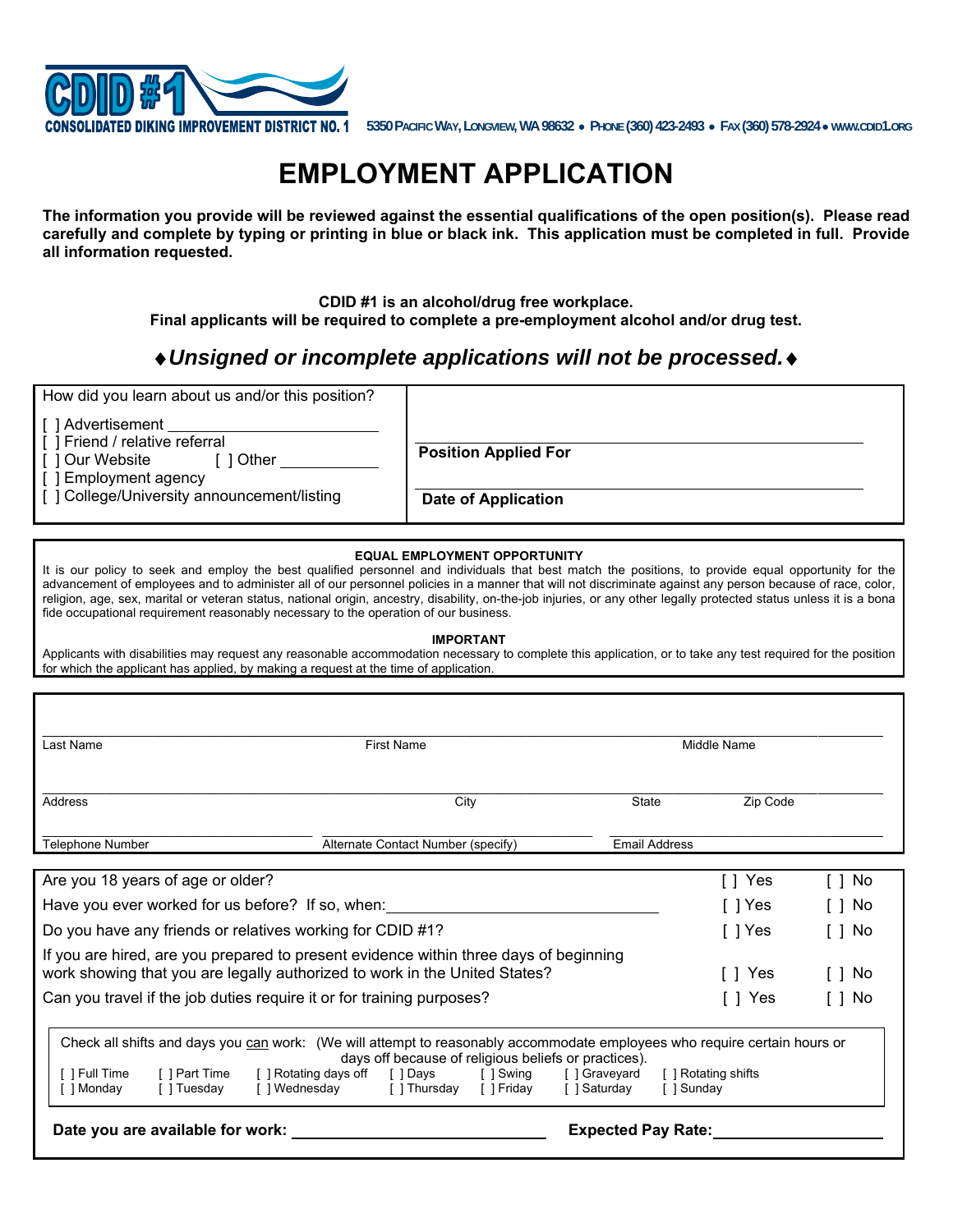**EDUCATION** List any education, training and/or specialized experience (such as trade, vocational or technical school) you feel would help you perform the work and responsibilities of the position for which you are applying.

|                                                         | Name of the<br>Institution | Location<br>(City & State) | <b>Course of Study</b> | Years<br>Completed | Diploma or Degree<br>Yes/No<br>or # of credits |
|---------------------------------------------------------|----------------------------|----------------------------|------------------------|--------------------|------------------------------------------------|
| <b>High School</b><br>or Equivalent                     |                            |                            |                        |                    |                                                |
| Undergraduate<br><b>College or</b><br><b>University</b> |                            |                            |                        |                    |                                                |
| Graduate<br><b>School</b>                               |                            |                            |                        |                    |                                                |
| Trade or<br>Vocational<br><b>School</b>                 |                            |                            |                        |                    |                                                |
| Trade or<br>Vocational<br><b>School</b>                 |                            |                            |                        |                    |                                                |
| <b>Education in</b><br>the Military                     |                            |                            |                        |                    |                                                |

| Describe any other specialized training, education, apprenticeship, license, certification or extra-curricular activities you<br>believe are relevant or would help you perform the duties of the position you are applying for. Indicate where you<br>acquired them or the licensing authority for licenses. |  |  |  |  |
|---------------------------------------------------------------------------------------------------------------------------------------------------------------------------------------------------------------------------------------------------------------------------------------------------------------|--|--|--|--|
|                                                                                                                                                                                                                                                                                                               |  |  |  |  |
|                                                                                                                                                                                                                                                                                                               |  |  |  |  |
|                                                                                                                                                                                                                                                                                                               |  |  |  |  |
|                                                                                                                                                                                                                                                                                                               |  |  |  |  |
|                                                                                                                                                                                                                                                                                                               |  |  |  |  |
|                                                                                                                                                                                                                                                                                                               |  |  |  |  |
|                                                                                                                                                                                                                                                                                                               |  |  |  |  |
|                                                                                                                                                                                                                                                                                                               |  |  |  |  |
|                                                                                                                                                                                                                                                                                                               |  |  |  |  |
|                                                                                                                                                                                                                                                                                                               |  |  |  |  |
|                                                                                                                                                                                                                                                                                                               |  |  |  |  |

## **MILITARY WORK HISTORY**

Have you ever served in the U.S. Armed Force, National Guard or Military Reserves? [ ] Yes [ ] No If yes,

 $\overline{a}$ 

Branch & Division: Years of Service:

Job Class or Specialty: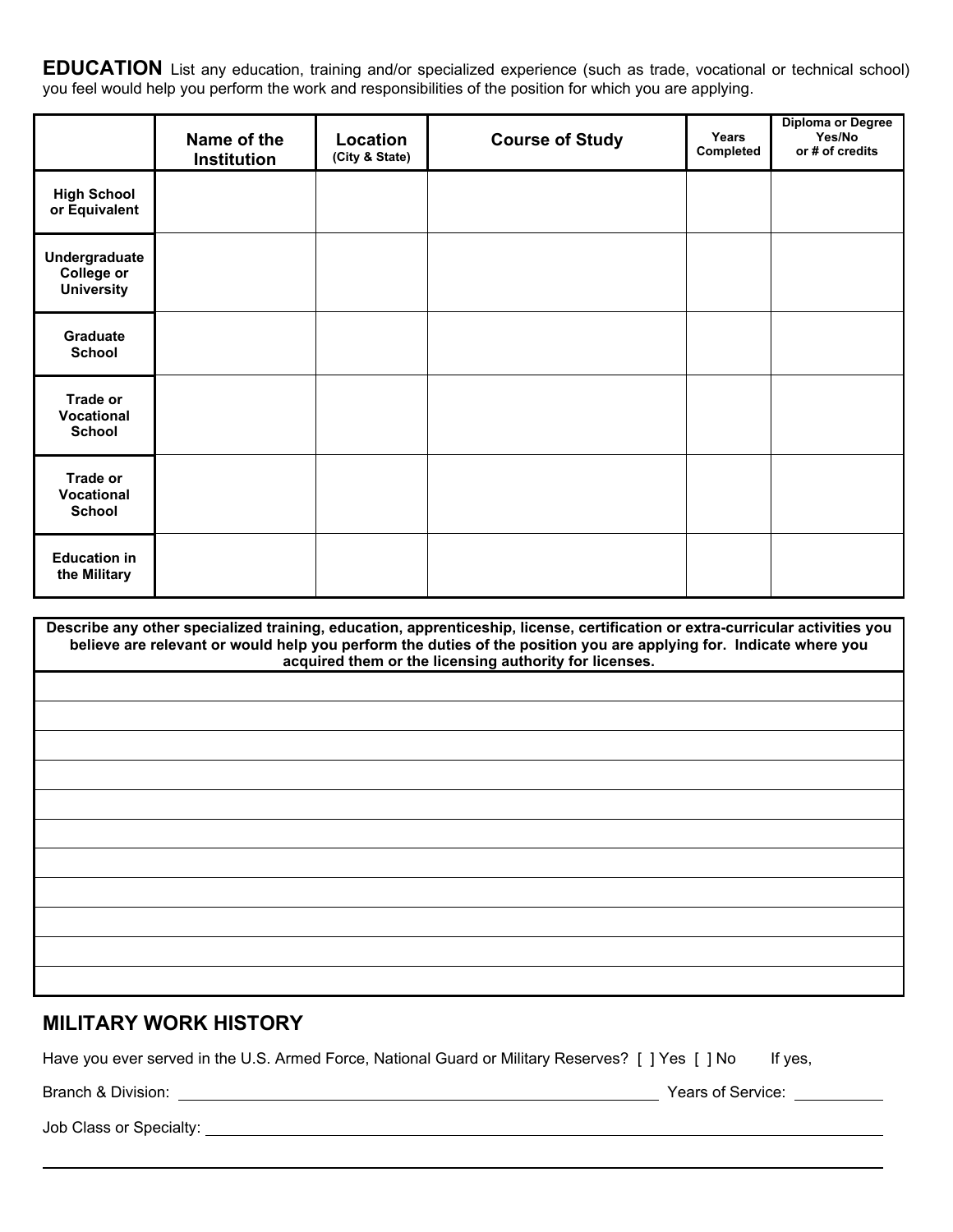|                                               |           | <b>EXPERIENCE:</b> List your work and/or volunteer experience with emphasis on experience that is relevant to the position<br>you are applying for. Begin with your present or most recent experience. Include full-time, part-time and temporary<br>employment. Include military service that would help you qualify. List each promotion as a separate position. Explain<br>employment gaps longer than one (1) month. This information must be completed even if you submit a resume. |  |  |
|-----------------------------------------------|-----------|------------------------------------------------------------------------------------------------------------------------------------------------------------------------------------------------------------------------------------------------------------------------------------------------------------------------------------------------------------------------------------------------------------------------------------------------------------------------------------------|--|--|
| Name & Complete<br>Address of Employer        |           |                                                                                                                                                                                                                                                                                                                                                                                                                                                                                          |  |  |
| Your Job Title:                               |           | Dates Employed<br>to                                                                                                                                                                                                                                                                                                                                                                                                                                                                     |  |  |
| Type of Business:                             |           | Year<br>Month<br>Year<br>Month                                                                                                                                                                                                                                                                                                                                                                                                                                                           |  |  |
|                                               |           | Avg. Hrs. Per Week                                                                                                                                                                                                                                                                                                                                                                                                                                                                       |  |  |
| Immediate Supervisor(s)                       | Phone No. | No<br>May we contact this employer<br>Yes<br>Describe your duties in detail (knowledge, skills, behaviors required, employees supervised, accomplishments)                                                                                                                                                                                                                                                                                                                               |  |  |
| Reason for leaving or considering change:     |           |                                                                                                                                                                                                                                                                                                                                                                                                                                                                                          |  |  |
|                                               |           |                                                                                                                                                                                                                                                                                                                                                                                                                                                                                          |  |  |
| Name & Complete<br><b>Address of Employer</b> |           |                                                                                                                                                                                                                                                                                                                                                                                                                                                                                          |  |  |
| Your Job Title:                               |           | Dates Employed<br>to                                                                                                                                                                                                                                                                                                                                                                                                                                                                     |  |  |
| Type of Business:                             |           | Month<br>Year<br>Year<br>Month                                                                                                                                                                                                                                                                                                                                                                                                                                                           |  |  |
|                                               |           | Avg. Hrs. Per Week                                                                                                                                                                                                                                                                                                                                                                                                                                                                       |  |  |
| Immediate Supervisor(s)                       | Phone No. | No<br>May we contact this employer<br>Yes                                                                                                                                                                                                                                                                                                                                                                                                                                                |  |  |
|                                               |           | Describe your duties in detail (knowledge, skills, behaviors required, employees supervised, accomplishments)                                                                                                                                                                                                                                                                                                                                                                            |  |  |
| Reason for leaving or considering change:     |           |                                                                                                                                                                                                                                                                                                                                                                                                                                                                                          |  |  |

Г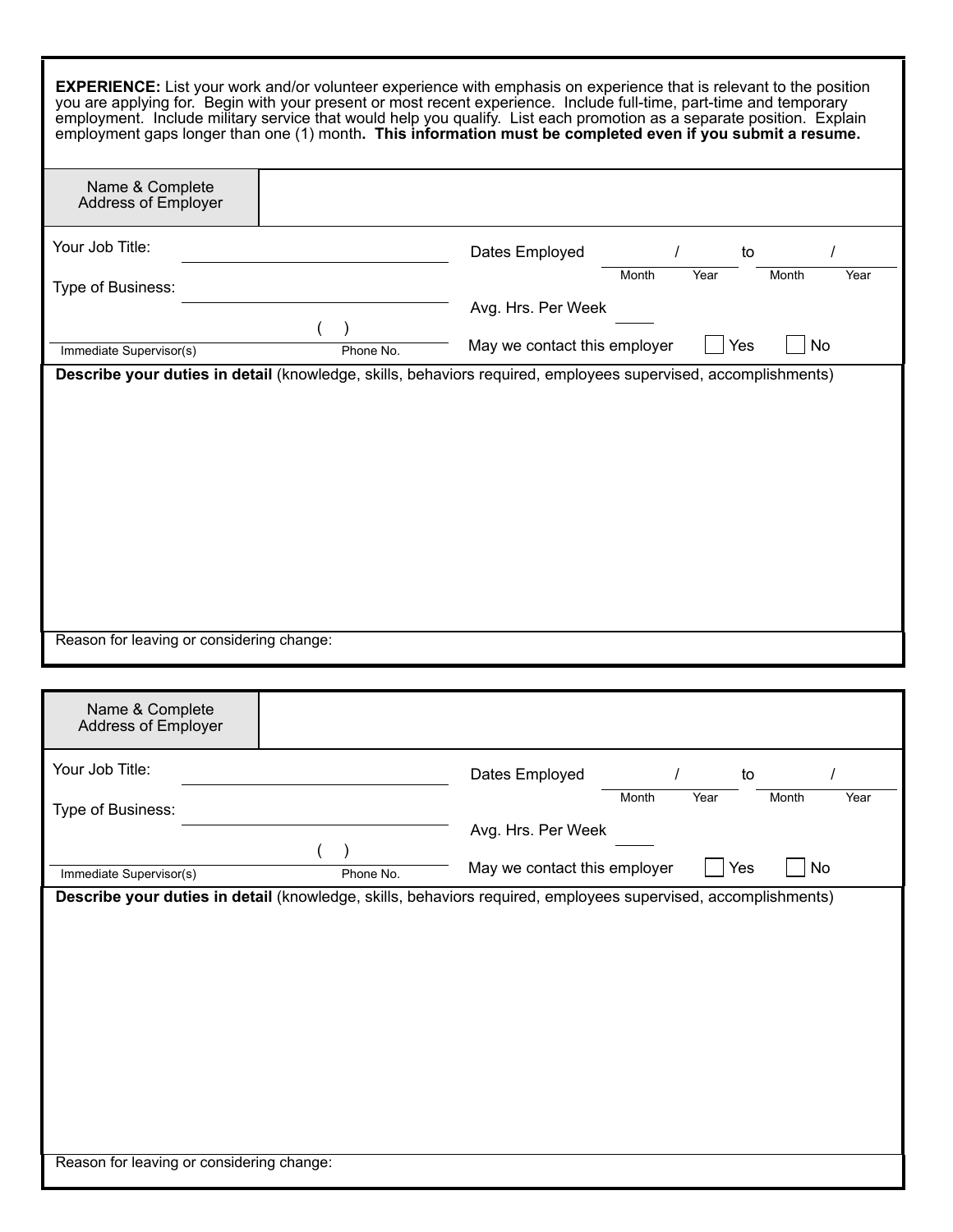| <b>EXPERIENCE Continued</b> If necessary you may attach additional sheets.                                                                            |                                           |
|-------------------------------------------------------------------------------------------------------------------------------------------------------|-------------------------------------------|
| Name & Complete<br>Address of Employer                                                                                                                |                                           |
| Your Job Title:                                                                                                                                       | Dates Employed<br>to                      |
| Type of Business:                                                                                                                                     | Month<br>Month<br>Year<br>Year            |
|                                                                                                                                                       | Avg. Hrs.□Per Week                        |
| Immediate Supervisor(s)<br>Phone No.<br>Describe your duties in detail (knowledge, skills, behaviors required, employees supervised, accomplishments) | Yes<br>No<br>May we contact this employer |
|                                                                                                                                                       |                                           |
| Reason for leaving or considering change:                                                                                                             |                                           |
| Name & Complete<br>Address of Employer                                                                                                                |                                           |
| Your Job Title:                                                                                                                                       | Dates □mpl□yed<br>to                      |
| Type of Business:                                                                                                                                     | Year<br>Month<br>Year<br>Month            |
|                                                                                                                                                       | Avg. Hrs. Per Week                        |
| Immediate Supervisor(s)<br>Phone No.                                                                                                                  | May we contact this employer<br>Yes<br>No |
| Describe your duties in detail (knowledge, skills, behaviors required, employees supervised, accomplishments)                                         |                                           |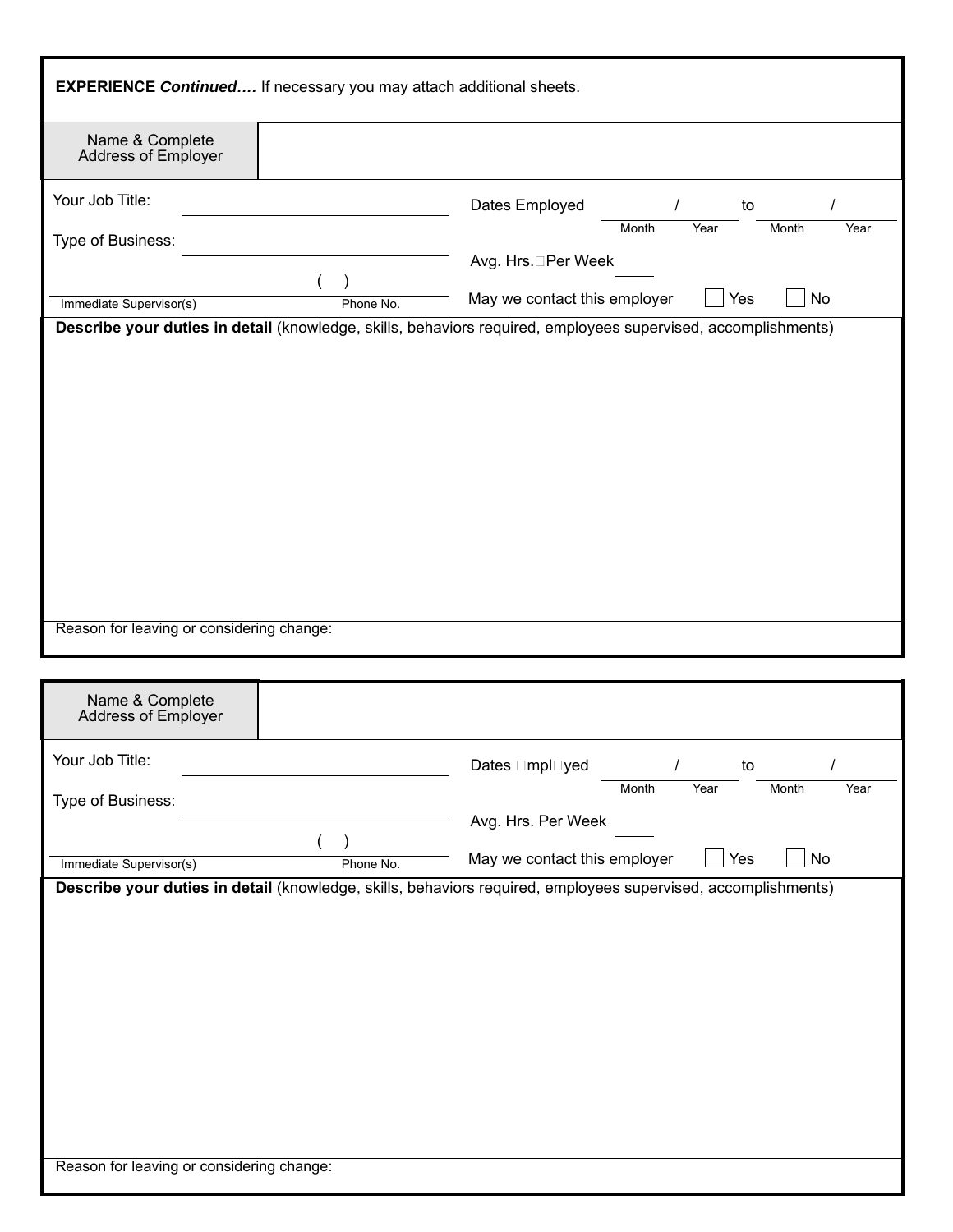| List any other skills or qualifications that you believe is relevant to the position you are applying for. |
|------------------------------------------------------------------------------------------------------------|
|                                                                                                            |
|                                                                                                            |
|                                                                                                            |
|                                                                                                            |
|                                                                                                            |
|                                                                                                            |
|                                                                                                            |
|                                                                                                            |
|                                                                                                            |
|                                                                                                            |
|                                                                                                            |
|                                                                                                            |

### **VERIFICATION AND SIGNATURE**

- 1. I authorize the investigation of all matters which CDID #1 deems relevant to my qualifications for employment, including all information given in this application and in any attachments, supporting documents or interviews. I authorize you to request and receive such information and I release from all liability any current or former employers, other entities (schools, etc.), or persons (such as current or former supervisors, coworkers, etc.), supplying it. I also release you from all liability which might result from making the investigation.
- 2. I certify that all of the information given in this application and in any attachments, supporting documents or interviews are (or will be) true and complete to the best of my knowledge. I understand that any falsification, misrepresentation or omission, as well as any misleading statements or omissions, generally will result in denial of employment, withdrawal of any offer of employment, or immediate termination, regardless of when and how discovered.
- 3. I understand that I may be required to submit to pre- or post- employment physical or other professional examinations, medical inquiries and /or urinalysis tests for the presence of drugs and/or alcohol. I agree to such examinations, inquiries and/or testing at CDID #1 expense. I authorize release of the results to CDID #1 and their use to evaluate my suitability for employment. I also release CDID #1 from all liability arising out of or connected with any examinations, inquiries and/or testing.
- 4. I understand that I may resign or be terminated, without cause or notice, at any time, unless otherwise stated in a collective bargaining agreement or a written employment contract. I also understand that only the Board of Supervisors has the authority to agree to any other terms and/or enter into such agreements or contracts, and that all such agreements (collective bargaining agreements or agreements for other terms of employment) or contracts must be in writing and signed by both parties. I also understand that unless otherwise stated in a collective bargaining agreement or a written employment contract, CDID #1 may change, withdraw and interpret other policies (including wages, hours and working conditions) as it deems appropriate.

5. This application will only be considered for this position and this job-opening announcement, unless otherwise notified by CDID #1.

6. I understand and agree that if I am hired the statements in these paragraphs will become a binding part of my employment relationship. I have read each of these statements. I have also reviewed all of the information provided in this application and in any attachments or supporting documents.

| <b>Signature</b> | Date |
|------------------|------|
|                  |      |

## *Unsigned or incomplete applications will not be processed.*

| <b>FOR CDID #1 USE ONLY</b>                                                      |                                                                                                      |  |  |  |
|----------------------------------------------------------------------------------|------------------------------------------------------------------------------------------------------|--|--|--|
|                                                                                  |                                                                                                      |  |  |  |
|                                                                                  | Position #: _________________________Date Employed: ____/____/ Hourly Rate/Salary: \$ ______________ |  |  |  |
| Elected Official/Department Manager Approval Signature: ________________________ |                                                                                                      |  |  |  |
|                                                                                  |                                                                                                      |  |  |  |
|                                                                                  |                                                                                                      |  |  |  |